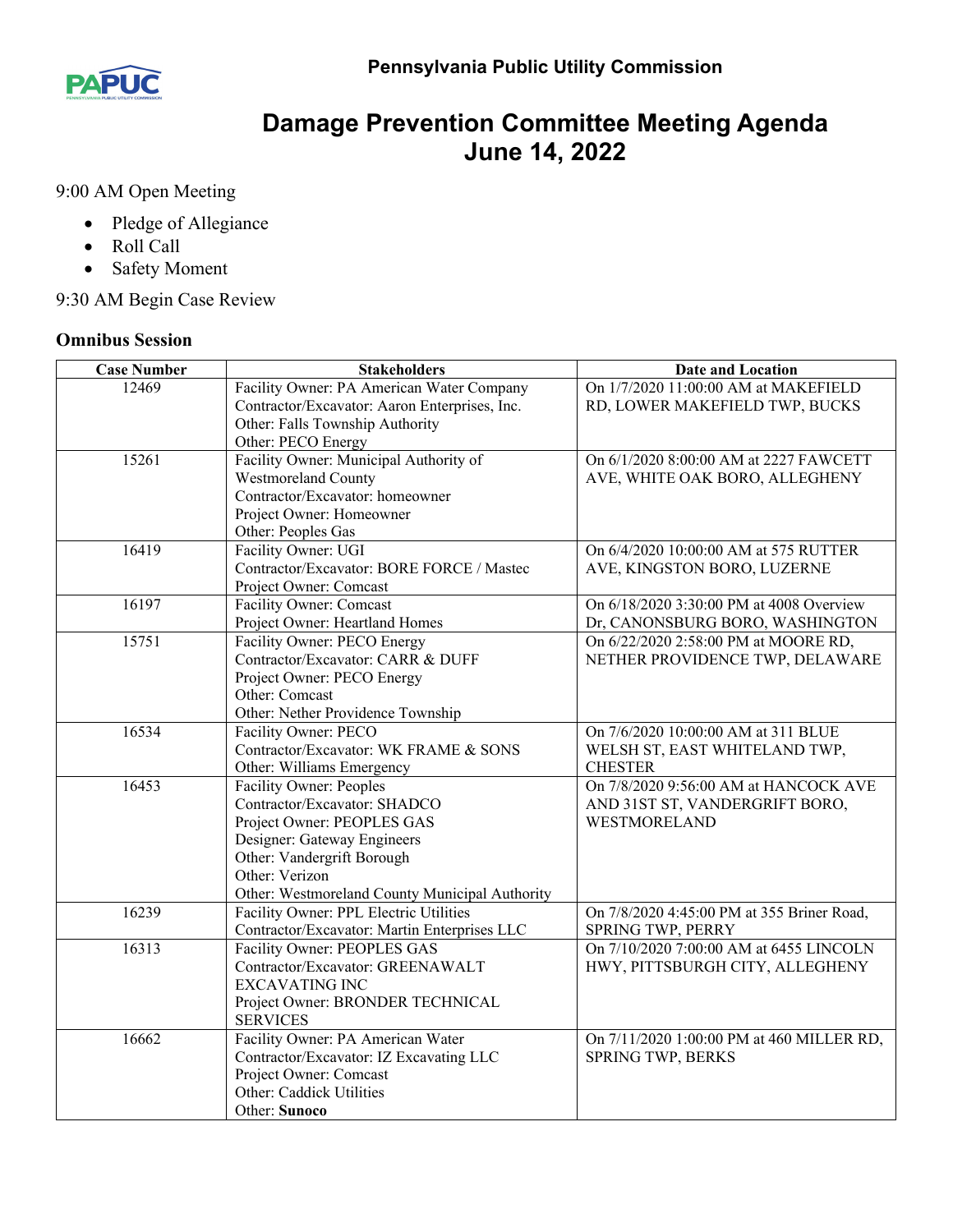| 16377<br>Facility Owner: Penelec / FirstEnergy Corp<br>On 7/13/2020 2:00:00 PM at 86 CROSS LN,<br>Contractor/Excavator: E&S Construction<br>PUTNAM TWP, TIOGA<br>Other: Frontier Communications Solutions<br>Other: Homeowner<br>Other: Pencore/Blue Ridge Communications<br>Other: PUTNAM TOWNSHIP MUNICIPAL<br><b>AUTHORITY</b><br>16583<br>Facility Owner: PECO<br>On 7/14/2020 9:00:00 AM at 1256<br>Contractor/Excavator: GREAT VALLEY FENCE<br>FITZWATERTOWN RD, UPPER DUBLIN<br>TWP, MONTGOMERY<br>17716<br>Facility Owner: UGI Utilities, Inc.<br>On 7/14/2020 9:00:00 AM at 700 W Grove St,<br>Contractor/Excavator: Jesse Frederick<br>CLARKS SUMMIT BORO, LACKAWANNA<br>Project Owner: Homeowner<br>Facility Owner: UGI Utilities Inc.<br>16426<br>On 7/14/2020 9:15:00 AM at 39 S. Fifth Street,<br>Contractor/Excavator: Olvera Masonry &<br>OXFORD BORO, CHESTER<br>Hardscaping<br>Facility Owner: West Penn Power / First Energy<br>17828<br>On 7/24/2020 10:30:00 AM at 2550 Finn Rd.,<br>Contractor/Excavator: Homeowner<br>NEW HANOVER TWP, MONTGOMERY<br>Facility Owner: Comcast<br>16964<br>On 8/3/2020 11:00:00 AM at 237 Inverness cir,<br>Contractor/Excavator: NORTH WALES WATER<br>NEW BRITAIN TWP, BUCKS<br><b>AUTHORITY</b><br>Other: Verizon<br>17447<br>Facility Owner: PECO<br>On 8/17/2020 8:00:00 AM at 144 MAGGIE<br>Contractor/Excavator: PJ Reilly<br>LN, UPPER UWCHLAN TWP, CHESTER<br>ContractingContractor/Excavator: PJ Reilly<br>Contracting<br>Facility Owner: PECO<br>17467<br>On 8/17/2020 12:00:00 PM at 113 MORLYN<br>Contractor/Excavator: HOMEOWNER<br>AVE, HAVERFORD TWP, DELAWARE<br>Facility Owner: Columbia Gas of PA<br>17950<br>On 8/18/2020 10:30:00 AM at 6827 SAINT<br>Contractor/Excavator: Rills Construction Services<br>ANNES DR, GUILFORD TWP, FRANKLIN<br>Project Owner: LUMEN<br>Other: Guilford Water Authority<br>Facility Owner: LANCASTER AREA SEWER<br>17517<br>On 8/20/2020 12:00:00 PM at 175 BLOSSOM<br><b>AUTHORITY</b><br>HILL DR, MANHEIM TWP, LANCASTER<br>Contractor/Excavator: GRANDVIEW LANDSCAPE<br><b>INC</b><br>Contractor/Excavator: Landsicapes Design<br>On 8/26/2020 11:00:00 AM at 133 MOYER<br>17806<br>Facility Owner: PECO<br>Contractor/Excavator: LAMBS CONCRETE<br>DR, DUBLIN BORO, BUCKS<br>Other: Infrasource<br>18014<br>Facility Owner: PECO ENERGY<br>On 8/31/2020 1:00:00 PM at 620 SANDY ST,<br>Contractor/Excavator: HOMEOWNER<br>NORRISTOWN BORO, MONTGOMERY<br>Facility Owner: UGI UTILITIES INC.<br>18761<br>On 9/23/2020 9:50:00 AM at 305 RR S. White<br>Contractor/Excavator: Homeowner<br>Oak Street, ANNVILLE TWP, LEBANON<br>Facility Owner: NATIONAL FUEL GAS DIST<br>18611<br>On 9/26/2020 8:00:00 AM at 923 S Michael,<br>Contractor/Excavator: Scott Wiest<br>ST MARYS CITY, ELK<br>Project Owner: George Dobson<br>18851<br>Facility Owner: UGI<br>On 10/3/2020 10:00:00 AM at 42 W. Germania<br>Contractor/Excavator: Homeowner<br>St, ASHLEY BORO, LUZERNE<br>Project Owner: Homeowner<br>20194<br>Facility Owner: PECO ENERGY<br>On 10/6/2020 12:00:00 PM at 120 WYNMERE<br>Contractor/Excavator: SWAN PAVING &<br>DR, HORSHAM TWP, MONTGOMERY<br><b>CONCRETE</b><br>20118<br>Facility Owner: PEOPLES GAS COMPANY LLC<br>On 10/13/2020 1:00:00 PM at 5406 NATRONA<br>Contractor/Excavator: NIGRELLI PLUMBING<br>WAY, PITTSBURGH CITY, ALLEGHENY<br>AND EXCAVATION<br>20226<br>On 10/21/2020 11:00:00 AM at 762<br>Facility Owner: PECO ENERGY<br>Contractor/Excavator: EJ MONTGOMERY<br>LANCASTER AVE, LOWER MERION TWP, | <b>Case Number</b> | <b>Stakeholders</b> | <b>Date and Location</b> |
|-----------------------------------------------------------------------------------------------------------------------------------------------------------------------------------------------------------------------------------------------------------------------------------------------------------------------------------------------------------------------------------------------------------------------------------------------------------------------------------------------------------------------------------------------------------------------------------------------------------------------------------------------------------------------------------------------------------------------------------------------------------------------------------------------------------------------------------------------------------------------------------------------------------------------------------------------------------------------------------------------------------------------------------------------------------------------------------------------------------------------------------------------------------------------------------------------------------------------------------------------------------------------------------------------------------------------------------------------------------------------------------------------------------------------------------------------------------------------------------------------------------------------------------------------------------------------------------------------------------------------------------------------------------------------------------------------------------------------------------------------------------------------------------------------------------------------------------------------------------------------------------------------------------------------------------------------------------------------------------------------------------------------------------------------------------------------------------------------------------------------------------------------------------------------------------------------------------------------------------------------------------------------------------------------------------------------------------------------------------------------------------------------------------------------------------------------------------------------------------------------------------------------------------------------------------------------------------------------------------------------------------------------------------------------------------------------------------------------------------------------------------------------------------------------------------------------------------------------------------------------------------------------------------------------------------------------------------------------------------------------------------------------------------------------------------------------------------------------------------------------------------------------------------------------------------------------------------------------------------------------------------------------------------------------------------------------------------------------------------------------------------------------------------------------------------------------------------------------------------------------------------------------------------------------|--------------------|---------------------|--------------------------|
|                                                                                                                                                                                                                                                                                                                                                                                                                                                                                                                                                                                                                                                                                                                                                                                                                                                                                                                                                                                                                                                                                                                                                                                                                                                                                                                                                                                                                                                                                                                                                                                                                                                                                                                                                                                                                                                                                                                                                                                                                                                                                                                                                                                                                                                                                                                                                                                                                                                                                                                                                                                                                                                                                                                                                                                                                                                                                                                                                                                                                                                                                                                                                                                                                                                                                                                                                                                                                                                                                                                                               |                    |                     |                          |
|                                                                                                                                                                                                                                                                                                                                                                                                                                                                                                                                                                                                                                                                                                                                                                                                                                                                                                                                                                                                                                                                                                                                                                                                                                                                                                                                                                                                                                                                                                                                                                                                                                                                                                                                                                                                                                                                                                                                                                                                                                                                                                                                                                                                                                                                                                                                                                                                                                                                                                                                                                                                                                                                                                                                                                                                                                                                                                                                                                                                                                                                                                                                                                                                                                                                                                                                                                                                                                                                                                                                               |                    |                     |                          |
|                                                                                                                                                                                                                                                                                                                                                                                                                                                                                                                                                                                                                                                                                                                                                                                                                                                                                                                                                                                                                                                                                                                                                                                                                                                                                                                                                                                                                                                                                                                                                                                                                                                                                                                                                                                                                                                                                                                                                                                                                                                                                                                                                                                                                                                                                                                                                                                                                                                                                                                                                                                                                                                                                                                                                                                                                                                                                                                                                                                                                                                                                                                                                                                                                                                                                                                                                                                                                                                                                                                                               |                    |                     |                          |
|                                                                                                                                                                                                                                                                                                                                                                                                                                                                                                                                                                                                                                                                                                                                                                                                                                                                                                                                                                                                                                                                                                                                                                                                                                                                                                                                                                                                                                                                                                                                                                                                                                                                                                                                                                                                                                                                                                                                                                                                                                                                                                                                                                                                                                                                                                                                                                                                                                                                                                                                                                                                                                                                                                                                                                                                                                                                                                                                                                                                                                                                                                                                                                                                                                                                                                                                                                                                                                                                                                                                               |                    |                     |                          |
|                                                                                                                                                                                                                                                                                                                                                                                                                                                                                                                                                                                                                                                                                                                                                                                                                                                                                                                                                                                                                                                                                                                                                                                                                                                                                                                                                                                                                                                                                                                                                                                                                                                                                                                                                                                                                                                                                                                                                                                                                                                                                                                                                                                                                                                                                                                                                                                                                                                                                                                                                                                                                                                                                                                                                                                                                                                                                                                                                                                                                                                                                                                                                                                                                                                                                                                                                                                                                                                                                                                                               |                    |                     |                          |
|                                                                                                                                                                                                                                                                                                                                                                                                                                                                                                                                                                                                                                                                                                                                                                                                                                                                                                                                                                                                                                                                                                                                                                                                                                                                                                                                                                                                                                                                                                                                                                                                                                                                                                                                                                                                                                                                                                                                                                                                                                                                                                                                                                                                                                                                                                                                                                                                                                                                                                                                                                                                                                                                                                                                                                                                                                                                                                                                                                                                                                                                                                                                                                                                                                                                                                                                                                                                                                                                                                                                               |                    |                     |                          |
|                                                                                                                                                                                                                                                                                                                                                                                                                                                                                                                                                                                                                                                                                                                                                                                                                                                                                                                                                                                                                                                                                                                                                                                                                                                                                                                                                                                                                                                                                                                                                                                                                                                                                                                                                                                                                                                                                                                                                                                                                                                                                                                                                                                                                                                                                                                                                                                                                                                                                                                                                                                                                                                                                                                                                                                                                                                                                                                                                                                                                                                                                                                                                                                                                                                                                                                                                                                                                                                                                                                                               |                    |                     |                          |
|                                                                                                                                                                                                                                                                                                                                                                                                                                                                                                                                                                                                                                                                                                                                                                                                                                                                                                                                                                                                                                                                                                                                                                                                                                                                                                                                                                                                                                                                                                                                                                                                                                                                                                                                                                                                                                                                                                                                                                                                                                                                                                                                                                                                                                                                                                                                                                                                                                                                                                                                                                                                                                                                                                                                                                                                                                                                                                                                                                                                                                                                                                                                                                                                                                                                                                                                                                                                                                                                                                                                               |                    |                     |                          |
|                                                                                                                                                                                                                                                                                                                                                                                                                                                                                                                                                                                                                                                                                                                                                                                                                                                                                                                                                                                                                                                                                                                                                                                                                                                                                                                                                                                                                                                                                                                                                                                                                                                                                                                                                                                                                                                                                                                                                                                                                                                                                                                                                                                                                                                                                                                                                                                                                                                                                                                                                                                                                                                                                                                                                                                                                                                                                                                                                                                                                                                                                                                                                                                                                                                                                                                                                                                                                                                                                                                                               |                    |                     |                          |
|                                                                                                                                                                                                                                                                                                                                                                                                                                                                                                                                                                                                                                                                                                                                                                                                                                                                                                                                                                                                                                                                                                                                                                                                                                                                                                                                                                                                                                                                                                                                                                                                                                                                                                                                                                                                                                                                                                                                                                                                                                                                                                                                                                                                                                                                                                                                                                                                                                                                                                                                                                                                                                                                                                                                                                                                                                                                                                                                                                                                                                                                                                                                                                                                                                                                                                                                                                                                                                                                                                                                               |                    |                     |                          |
|                                                                                                                                                                                                                                                                                                                                                                                                                                                                                                                                                                                                                                                                                                                                                                                                                                                                                                                                                                                                                                                                                                                                                                                                                                                                                                                                                                                                                                                                                                                                                                                                                                                                                                                                                                                                                                                                                                                                                                                                                                                                                                                                                                                                                                                                                                                                                                                                                                                                                                                                                                                                                                                                                                                                                                                                                                                                                                                                                                                                                                                                                                                                                                                                                                                                                                                                                                                                                                                                                                                                               |                    |                     |                          |
|                                                                                                                                                                                                                                                                                                                                                                                                                                                                                                                                                                                                                                                                                                                                                                                                                                                                                                                                                                                                                                                                                                                                                                                                                                                                                                                                                                                                                                                                                                                                                                                                                                                                                                                                                                                                                                                                                                                                                                                                                                                                                                                                                                                                                                                                                                                                                                                                                                                                                                                                                                                                                                                                                                                                                                                                                                                                                                                                                                                                                                                                                                                                                                                                                                                                                                                                                                                                                                                                                                                                               |                    |                     |                          |
|                                                                                                                                                                                                                                                                                                                                                                                                                                                                                                                                                                                                                                                                                                                                                                                                                                                                                                                                                                                                                                                                                                                                                                                                                                                                                                                                                                                                                                                                                                                                                                                                                                                                                                                                                                                                                                                                                                                                                                                                                                                                                                                                                                                                                                                                                                                                                                                                                                                                                                                                                                                                                                                                                                                                                                                                                                                                                                                                                                                                                                                                                                                                                                                                                                                                                                                                                                                                                                                                                                                                               |                    |                     |                          |
|                                                                                                                                                                                                                                                                                                                                                                                                                                                                                                                                                                                                                                                                                                                                                                                                                                                                                                                                                                                                                                                                                                                                                                                                                                                                                                                                                                                                                                                                                                                                                                                                                                                                                                                                                                                                                                                                                                                                                                                                                                                                                                                                                                                                                                                                                                                                                                                                                                                                                                                                                                                                                                                                                                                                                                                                                                                                                                                                                                                                                                                                                                                                                                                                                                                                                                                                                                                                                                                                                                                                               |                    |                     |                          |
|                                                                                                                                                                                                                                                                                                                                                                                                                                                                                                                                                                                                                                                                                                                                                                                                                                                                                                                                                                                                                                                                                                                                                                                                                                                                                                                                                                                                                                                                                                                                                                                                                                                                                                                                                                                                                                                                                                                                                                                                                                                                                                                                                                                                                                                                                                                                                                                                                                                                                                                                                                                                                                                                                                                                                                                                                                                                                                                                                                                                                                                                                                                                                                                                                                                                                                                                                                                                                                                                                                                                               |                    |                     |                          |
|                                                                                                                                                                                                                                                                                                                                                                                                                                                                                                                                                                                                                                                                                                                                                                                                                                                                                                                                                                                                                                                                                                                                                                                                                                                                                                                                                                                                                                                                                                                                                                                                                                                                                                                                                                                                                                                                                                                                                                                                                                                                                                                                                                                                                                                                                                                                                                                                                                                                                                                                                                                                                                                                                                                                                                                                                                                                                                                                                                                                                                                                                                                                                                                                                                                                                                                                                                                                                                                                                                                                               |                    |                     |                          |
|                                                                                                                                                                                                                                                                                                                                                                                                                                                                                                                                                                                                                                                                                                                                                                                                                                                                                                                                                                                                                                                                                                                                                                                                                                                                                                                                                                                                                                                                                                                                                                                                                                                                                                                                                                                                                                                                                                                                                                                                                                                                                                                                                                                                                                                                                                                                                                                                                                                                                                                                                                                                                                                                                                                                                                                                                                                                                                                                                                                                                                                                                                                                                                                                                                                                                                                                                                                                                                                                                                                                               |                    |                     |                          |
|                                                                                                                                                                                                                                                                                                                                                                                                                                                                                                                                                                                                                                                                                                                                                                                                                                                                                                                                                                                                                                                                                                                                                                                                                                                                                                                                                                                                                                                                                                                                                                                                                                                                                                                                                                                                                                                                                                                                                                                                                                                                                                                                                                                                                                                                                                                                                                                                                                                                                                                                                                                                                                                                                                                                                                                                                                                                                                                                                                                                                                                                                                                                                                                                                                                                                                                                                                                                                                                                                                                                               |                    |                     |                          |
|                                                                                                                                                                                                                                                                                                                                                                                                                                                                                                                                                                                                                                                                                                                                                                                                                                                                                                                                                                                                                                                                                                                                                                                                                                                                                                                                                                                                                                                                                                                                                                                                                                                                                                                                                                                                                                                                                                                                                                                                                                                                                                                                                                                                                                                                                                                                                                                                                                                                                                                                                                                                                                                                                                                                                                                                                                                                                                                                                                                                                                                                                                                                                                                                                                                                                                                                                                                                                                                                                                                                               |                    |                     |                          |
|                                                                                                                                                                                                                                                                                                                                                                                                                                                                                                                                                                                                                                                                                                                                                                                                                                                                                                                                                                                                                                                                                                                                                                                                                                                                                                                                                                                                                                                                                                                                                                                                                                                                                                                                                                                                                                                                                                                                                                                                                                                                                                                                                                                                                                                                                                                                                                                                                                                                                                                                                                                                                                                                                                                                                                                                                                                                                                                                                                                                                                                                                                                                                                                                                                                                                                                                                                                                                                                                                                                                               |                    |                     |                          |
|                                                                                                                                                                                                                                                                                                                                                                                                                                                                                                                                                                                                                                                                                                                                                                                                                                                                                                                                                                                                                                                                                                                                                                                                                                                                                                                                                                                                                                                                                                                                                                                                                                                                                                                                                                                                                                                                                                                                                                                                                                                                                                                                                                                                                                                                                                                                                                                                                                                                                                                                                                                                                                                                                                                                                                                                                                                                                                                                                                                                                                                                                                                                                                                                                                                                                                                                                                                                                                                                                                                                               |                    |                     |                          |
|                                                                                                                                                                                                                                                                                                                                                                                                                                                                                                                                                                                                                                                                                                                                                                                                                                                                                                                                                                                                                                                                                                                                                                                                                                                                                                                                                                                                                                                                                                                                                                                                                                                                                                                                                                                                                                                                                                                                                                                                                                                                                                                                                                                                                                                                                                                                                                                                                                                                                                                                                                                                                                                                                                                                                                                                                                                                                                                                                                                                                                                                                                                                                                                                                                                                                                                                                                                                                                                                                                                                               |                    |                     |                          |
|                                                                                                                                                                                                                                                                                                                                                                                                                                                                                                                                                                                                                                                                                                                                                                                                                                                                                                                                                                                                                                                                                                                                                                                                                                                                                                                                                                                                                                                                                                                                                                                                                                                                                                                                                                                                                                                                                                                                                                                                                                                                                                                                                                                                                                                                                                                                                                                                                                                                                                                                                                                                                                                                                                                                                                                                                                                                                                                                                                                                                                                                                                                                                                                                                                                                                                                                                                                                                                                                                                                                               |                    |                     |                          |
|                                                                                                                                                                                                                                                                                                                                                                                                                                                                                                                                                                                                                                                                                                                                                                                                                                                                                                                                                                                                                                                                                                                                                                                                                                                                                                                                                                                                                                                                                                                                                                                                                                                                                                                                                                                                                                                                                                                                                                                                                                                                                                                                                                                                                                                                                                                                                                                                                                                                                                                                                                                                                                                                                                                                                                                                                                                                                                                                                                                                                                                                                                                                                                                                                                                                                                                                                                                                                                                                                                                                               |                    |                     |                          |
|                                                                                                                                                                                                                                                                                                                                                                                                                                                                                                                                                                                                                                                                                                                                                                                                                                                                                                                                                                                                                                                                                                                                                                                                                                                                                                                                                                                                                                                                                                                                                                                                                                                                                                                                                                                                                                                                                                                                                                                                                                                                                                                                                                                                                                                                                                                                                                                                                                                                                                                                                                                                                                                                                                                                                                                                                                                                                                                                                                                                                                                                                                                                                                                                                                                                                                                                                                                                                                                                                                                                               |                    |                     |                          |
|                                                                                                                                                                                                                                                                                                                                                                                                                                                                                                                                                                                                                                                                                                                                                                                                                                                                                                                                                                                                                                                                                                                                                                                                                                                                                                                                                                                                                                                                                                                                                                                                                                                                                                                                                                                                                                                                                                                                                                                                                                                                                                                                                                                                                                                                                                                                                                                                                                                                                                                                                                                                                                                                                                                                                                                                                                                                                                                                                                                                                                                                                                                                                                                                                                                                                                                                                                                                                                                                                                                                               |                    |                     |                          |
|                                                                                                                                                                                                                                                                                                                                                                                                                                                                                                                                                                                                                                                                                                                                                                                                                                                                                                                                                                                                                                                                                                                                                                                                                                                                                                                                                                                                                                                                                                                                                                                                                                                                                                                                                                                                                                                                                                                                                                                                                                                                                                                                                                                                                                                                                                                                                                                                                                                                                                                                                                                                                                                                                                                                                                                                                                                                                                                                                                                                                                                                                                                                                                                                                                                                                                                                                                                                                                                                                                                                               |                    |                     |                          |
|                                                                                                                                                                                                                                                                                                                                                                                                                                                                                                                                                                                                                                                                                                                                                                                                                                                                                                                                                                                                                                                                                                                                                                                                                                                                                                                                                                                                                                                                                                                                                                                                                                                                                                                                                                                                                                                                                                                                                                                                                                                                                                                                                                                                                                                                                                                                                                                                                                                                                                                                                                                                                                                                                                                                                                                                                                                                                                                                                                                                                                                                                                                                                                                                                                                                                                                                                                                                                                                                                                                                               |                    |                     |                          |
|                                                                                                                                                                                                                                                                                                                                                                                                                                                                                                                                                                                                                                                                                                                                                                                                                                                                                                                                                                                                                                                                                                                                                                                                                                                                                                                                                                                                                                                                                                                                                                                                                                                                                                                                                                                                                                                                                                                                                                                                                                                                                                                                                                                                                                                                                                                                                                                                                                                                                                                                                                                                                                                                                                                                                                                                                                                                                                                                                                                                                                                                                                                                                                                                                                                                                                                                                                                                                                                                                                                                               |                    |                     |                          |
|                                                                                                                                                                                                                                                                                                                                                                                                                                                                                                                                                                                                                                                                                                                                                                                                                                                                                                                                                                                                                                                                                                                                                                                                                                                                                                                                                                                                                                                                                                                                                                                                                                                                                                                                                                                                                                                                                                                                                                                                                                                                                                                                                                                                                                                                                                                                                                                                                                                                                                                                                                                                                                                                                                                                                                                                                                                                                                                                                                                                                                                                                                                                                                                                                                                                                                                                                                                                                                                                                                                                               |                    |                     |                          |
|                                                                                                                                                                                                                                                                                                                                                                                                                                                                                                                                                                                                                                                                                                                                                                                                                                                                                                                                                                                                                                                                                                                                                                                                                                                                                                                                                                                                                                                                                                                                                                                                                                                                                                                                                                                                                                                                                                                                                                                                                                                                                                                                                                                                                                                                                                                                                                                                                                                                                                                                                                                                                                                                                                                                                                                                                                                                                                                                                                                                                                                                                                                                                                                                                                                                                                                                                                                                                                                                                                                                               |                    |                     |                          |
|                                                                                                                                                                                                                                                                                                                                                                                                                                                                                                                                                                                                                                                                                                                                                                                                                                                                                                                                                                                                                                                                                                                                                                                                                                                                                                                                                                                                                                                                                                                                                                                                                                                                                                                                                                                                                                                                                                                                                                                                                                                                                                                                                                                                                                                                                                                                                                                                                                                                                                                                                                                                                                                                                                                                                                                                                                                                                                                                                                                                                                                                                                                                                                                                                                                                                                                                                                                                                                                                                                                                               |                    |                     |                          |
|                                                                                                                                                                                                                                                                                                                                                                                                                                                                                                                                                                                                                                                                                                                                                                                                                                                                                                                                                                                                                                                                                                                                                                                                                                                                                                                                                                                                                                                                                                                                                                                                                                                                                                                                                                                                                                                                                                                                                                                                                                                                                                                                                                                                                                                                                                                                                                                                                                                                                                                                                                                                                                                                                                                                                                                                                                                                                                                                                                                                                                                                                                                                                                                                                                                                                                                                                                                                                                                                                                                                               |                    |                     |                          |
|                                                                                                                                                                                                                                                                                                                                                                                                                                                                                                                                                                                                                                                                                                                                                                                                                                                                                                                                                                                                                                                                                                                                                                                                                                                                                                                                                                                                                                                                                                                                                                                                                                                                                                                                                                                                                                                                                                                                                                                                                                                                                                                                                                                                                                                                                                                                                                                                                                                                                                                                                                                                                                                                                                                                                                                                                                                                                                                                                                                                                                                                                                                                                                                                                                                                                                                                                                                                                                                                                                                                               |                    |                     |                          |
|                                                                                                                                                                                                                                                                                                                                                                                                                                                                                                                                                                                                                                                                                                                                                                                                                                                                                                                                                                                                                                                                                                                                                                                                                                                                                                                                                                                                                                                                                                                                                                                                                                                                                                                                                                                                                                                                                                                                                                                                                                                                                                                                                                                                                                                                                                                                                                                                                                                                                                                                                                                                                                                                                                                                                                                                                                                                                                                                                                                                                                                                                                                                                                                                                                                                                                                                                                                                                                                                                                                                               |                    |                     |                          |
|                                                                                                                                                                                                                                                                                                                                                                                                                                                                                                                                                                                                                                                                                                                                                                                                                                                                                                                                                                                                                                                                                                                                                                                                                                                                                                                                                                                                                                                                                                                                                                                                                                                                                                                                                                                                                                                                                                                                                                                                                                                                                                                                                                                                                                                                                                                                                                                                                                                                                                                                                                                                                                                                                                                                                                                                                                                                                                                                                                                                                                                                                                                                                                                                                                                                                                                                                                                                                                                                                                                                               |                    |                     |                          |
|                                                                                                                                                                                                                                                                                                                                                                                                                                                                                                                                                                                                                                                                                                                                                                                                                                                                                                                                                                                                                                                                                                                                                                                                                                                                                                                                                                                                                                                                                                                                                                                                                                                                                                                                                                                                                                                                                                                                                                                                                                                                                                                                                                                                                                                                                                                                                                                                                                                                                                                                                                                                                                                                                                                                                                                                                                                                                                                                                                                                                                                                                                                                                                                                                                                                                                                                                                                                                                                                                                                                               |                    |                     |                          |
|                                                                                                                                                                                                                                                                                                                                                                                                                                                                                                                                                                                                                                                                                                                                                                                                                                                                                                                                                                                                                                                                                                                                                                                                                                                                                                                                                                                                                                                                                                                                                                                                                                                                                                                                                                                                                                                                                                                                                                                                                                                                                                                                                                                                                                                                                                                                                                                                                                                                                                                                                                                                                                                                                                                                                                                                                                                                                                                                                                                                                                                                                                                                                                                                                                                                                                                                                                                                                                                                                                                                               |                    |                     |                          |
|                                                                                                                                                                                                                                                                                                                                                                                                                                                                                                                                                                                                                                                                                                                                                                                                                                                                                                                                                                                                                                                                                                                                                                                                                                                                                                                                                                                                                                                                                                                                                                                                                                                                                                                                                                                                                                                                                                                                                                                                                                                                                                                                                                                                                                                                                                                                                                                                                                                                                                                                                                                                                                                                                                                                                                                                                                                                                                                                                                                                                                                                                                                                                                                                                                                                                                                                                                                                                                                                                                                                               |                    |                     |                          |
|                                                                                                                                                                                                                                                                                                                                                                                                                                                                                                                                                                                                                                                                                                                                                                                                                                                                                                                                                                                                                                                                                                                                                                                                                                                                                                                                                                                                                                                                                                                                                                                                                                                                                                                                                                                                                                                                                                                                                                                                                                                                                                                                                                                                                                                                                                                                                                                                                                                                                                                                                                                                                                                                                                                                                                                                                                                                                                                                                                                                                                                                                                                                                                                                                                                                                                                                                                                                                                                                                                                                               |                    |                     |                          |
|                                                                                                                                                                                                                                                                                                                                                                                                                                                                                                                                                                                                                                                                                                                                                                                                                                                                                                                                                                                                                                                                                                                                                                                                                                                                                                                                                                                                                                                                                                                                                                                                                                                                                                                                                                                                                                                                                                                                                                                                                                                                                                                                                                                                                                                                                                                                                                                                                                                                                                                                                                                                                                                                                                                                                                                                                                                                                                                                                                                                                                                                                                                                                                                                                                                                                                                                                                                                                                                                                                                                               |                    |                     |                          |
|                                                                                                                                                                                                                                                                                                                                                                                                                                                                                                                                                                                                                                                                                                                                                                                                                                                                                                                                                                                                                                                                                                                                                                                                                                                                                                                                                                                                                                                                                                                                                                                                                                                                                                                                                                                                                                                                                                                                                                                                                                                                                                                                                                                                                                                                                                                                                                                                                                                                                                                                                                                                                                                                                                                                                                                                                                                                                                                                                                                                                                                                                                                                                                                                                                                                                                                                                                                                                                                                                                                                               |                    |                     |                          |
|                                                                                                                                                                                                                                                                                                                                                                                                                                                                                                                                                                                                                                                                                                                                                                                                                                                                                                                                                                                                                                                                                                                                                                                                                                                                                                                                                                                                                                                                                                                                                                                                                                                                                                                                                                                                                                                                                                                                                                                                                                                                                                                                                                                                                                                                                                                                                                                                                                                                                                                                                                                                                                                                                                                                                                                                                                                                                                                                                                                                                                                                                                                                                                                                                                                                                                                                                                                                                                                                                                                                               |                    |                     |                          |
|                                                                                                                                                                                                                                                                                                                                                                                                                                                                                                                                                                                                                                                                                                                                                                                                                                                                                                                                                                                                                                                                                                                                                                                                                                                                                                                                                                                                                                                                                                                                                                                                                                                                                                                                                                                                                                                                                                                                                                                                                                                                                                                                                                                                                                                                                                                                                                                                                                                                                                                                                                                                                                                                                                                                                                                                                                                                                                                                                                                                                                                                                                                                                                                                                                                                                                                                                                                                                                                                                                                                               |                    |                     |                          |
|                                                                                                                                                                                                                                                                                                                                                                                                                                                                                                                                                                                                                                                                                                                                                                                                                                                                                                                                                                                                                                                                                                                                                                                                                                                                                                                                                                                                                                                                                                                                                                                                                                                                                                                                                                                                                                                                                                                                                                                                                                                                                                                                                                                                                                                                                                                                                                                                                                                                                                                                                                                                                                                                                                                                                                                                                                                                                                                                                                                                                                                                                                                                                                                                                                                                                                                                                                                                                                                                                                                                               |                    |                     |                          |
|                                                                                                                                                                                                                                                                                                                                                                                                                                                                                                                                                                                                                                                                                                                                                                                                                                                                                                                                                                                                                                                                                                                                                                                                                                                                                                                                                                                                                                                                                                                                                                                                                                                                                                                                                                                                                                                                                                                                                                                                                                                                                                                                                                                                                                                                                                                                                                                                                                                                                                                                                                                                                                                                                                                                                                                                                                                                                                                                                                                                                                                                                                                                                                                                                                                                                                                                                                                                                                                                                                                                               |                    |                     |                          |
|                                                                                                                                                                                                                                                                                                                                                                                                                                                                                                                                                                                                                                                                                                                                                                                                                                                                                                                                                                                                                                                                                                                                                                                                                                                                                                                                                                                                                                                                                                                                                                                                                                                                                                                                                                                                                                                                                                                                                                                                                                                                                                                                                                                                                                                                                                                                                                                                                                                                                                                                                                                                                                                                                                                                                                                                                                                                                                                                                                                                                                                                                                                                                                                                                                                                                                                                                                                                                                                                                                                                               |                    |                     |                          |
|                                                                                                                                                                                                                                                                                                                                                                                                                                                                                                                                                                                                                                                                                                                                                                                                                                                                                                                                                                                                                                                                                                                                                                                                                                                                                                                                                                                                                                                                                                                                                                                                                                                                                                                                                                                                                                                                                                                                                                                                                                                                                                                                                                                                                                                                                                                                                                                                                                                                                                                                                                                                                                                                                                                                                                                                                                                                                                                                                                                                                                                                                                                                                                                                                                                                                                                                                                                                                                                                                                                                               |                    |                     |                          |
|                                                                                                                                                                                                                                                                                                                                                                                                                                                                                                                                                                                                                                                                                                                                                                                                                                                                                                                                                                                                                                                                                                                                                                                                                                                                                                                                                                                                                                                                                                                                                                                                                                                                                                                                                                                                                                                                                                                                                                                                                                                                                                                                                                                                                                                                                                                                                                                                                                                                                                                                                                                                                                                                                                                                                                                                                                                                                                                                                                                                                                                                                                                                                                                                                                                                                                                                                                                                                                                                                                                                               |                    |                     |                          |
|                                                                                                                                                                                                                                                                                                                                                                                                                                                                                                                                                                                                                                                                                                                                                                                                                                                                                                                                                                                                                                                                                                                                                                                                                                                                                                                                                                                                                                                                                                                                                                                                                                                                                                                                                                                                                                                                                                                                                                                                                                                                                                                                                                                                                                                                                                                                                                                                                                                                                                                                                                                                                                                                                                                                                                                                                                                                                                                                                                                                                                                                                                                                                                                                                                                                                                                                                                                                                                                                                                                                               |                    |                     |                          |
|                                                                                                                                                                                                                                                                                                                                                                                                                                                                                                                                                                                                                                                                                                                                                                                                                                                                                                                                                                                                                                                                                                                                                                                                                                                                                                                                                                                                                                                                                                                                                                                                                                                                                                                                                                                                                                                                                                                                                                                                                                                                                                                                                                                                                                                                                                                                                                                                                                                                                                                                                                                                                                                                                                                                                                                                                                                                                                                                                                                                                                                                                                                                                                                                                                                                                                                                                                                                                                                                                                                                               |                    |                     |                          |
|                                                                                                                                                                                                                                                                                                                                                                                                                                                                                                                                                                                                                                                                                                                                                                                                                                                                                                                                                                                                                                                                                                                                                                                                                                                                                                                                                                                                                                                                                                                                                                                                                                                                                                                                                                                                                                                                                                                                                                                                                                                                                                                                                                                                                                                                                                                                                                                                                                                                                                                                                                                                                                                                                                                                                                                                                                                                                                                                                                                                                                                                                                                                                                                                                                                                                                                                                                                                                                                                                                                                               |                    |                     |                          |
|                                                                                                                                                                                                                                                                                                                                                                                                                                                                                                                                                                                                                                                                                                                                                                                                                                                                                                                                                                                                                                                                                                                                                                                                                                                                                                                                                                                                                                                                                                                                                                                                                                                                                                                                                                                                                                                                                                                                                                                                                                                                                                                                                                                                                                                                                                                                                                                                                                                                                                                                                                                                                                                                                                                                                                                                                                                                                                                                                                                                                                                                                                                                                                                                                                                                                                                                                                                                                                                                                                                                               |                    |                     |                          |
|                                                                                                                                                                                                                                                                                                                                                                                                                                                                                                                                                                                                                                                                                                                                                                                                                                                                                                                                                                                                                                                                                                                                                                                                                                                                                                                                                                                                                                                                                                                                                                                                                                                                                                                                                                                                                                                                                                                                                                                                                                                                                                                                                                                                                                                                                                                                                                                                                                                                                                                                                                                                                                                                                                                                                                                                                                                                                                                                                                                                                                                                                                                                                                                                                                                                                                                                                                                                                                                                                                                                               |                    |                     |                          |
|                                                                                                                                                                                                                                                                                                                                                                                                                                                                                                                                                                                                                                                                                                                                                                                                                                                                                                                                                                                                                                                                                                                                                                                                                                                                                                                                                                                                                                                                                                                                                                                                                                                                                                                                                                                                                                                                                                                                                                                                                                                                                                                                                                                                                                                                                                                                                                                                                                                                                                                                                                                                                                                                                                                                                                                                                                                                                                                                                                                                                                                                                                                                                                                                                                                                                                                                                                                                                                                                                                                                               |                    |                     |                          |
|                                                                                                                                                                                                                                                                                                                                                                                                                                                                                                                                                                                                                                                                                                                                                                                                                                                                                                                                                                                                                                                                                                                                                                                                                                                                                                                                                                                                                                                                                                                                                                                                                                                                                                                                                                                                                                                                                                                                                                                                                                                                                                                                                                                                                                                                                                                                                                                                                                                                                                                                                                                                                                                                                                                                                                                                                                                                                                                                                                                                                                                                                                                                                                                                                                                                                                                                                                                                                                                                                                                                               |                    |                     |                          |
|                                                                                                                                                                                                                                                                                                                                                                                                                                                                                                                                                                                                                                                                                                                                                                                                                                                                                                                                                                                                                                                                                                                                                                                                                                                                                                                                                                                                                                                                                                                                                                                                                                                                                                                                                                                                                                                                                                                                                                                                                                                                                                                                                                                                                                                                                                                                                                                                                                                                                                                                                                                                                                                                                                                                                                                                                                                                                                                                                                                                                                                                                                                                                                                                                                                                                                                                                                                                                                                                                                                                               |                    |                     |                          |
|                                                                                                                                                                                                                                                                                                                                                                                                                                                                                                                                                                                                                                                                                                                                                                                                                                                                                                                                                                                                                                                                                                                                                                                                                                                                                                                                                                                                                                                                                                                                                                                                                                                                                                                                                                                                                                                                                                                                                                                                                                                                                                                                                                                                                                                                                                                                                                                                                                                                                                                                                                                                                                                                                                                                                                                                                                                                                                                                                                                                                                                                                                                                                                                                                                                                                                                                                                                                                                                                                                                                               |                    | <b>CONTRACTORS</b>  | MONTGOMERY               |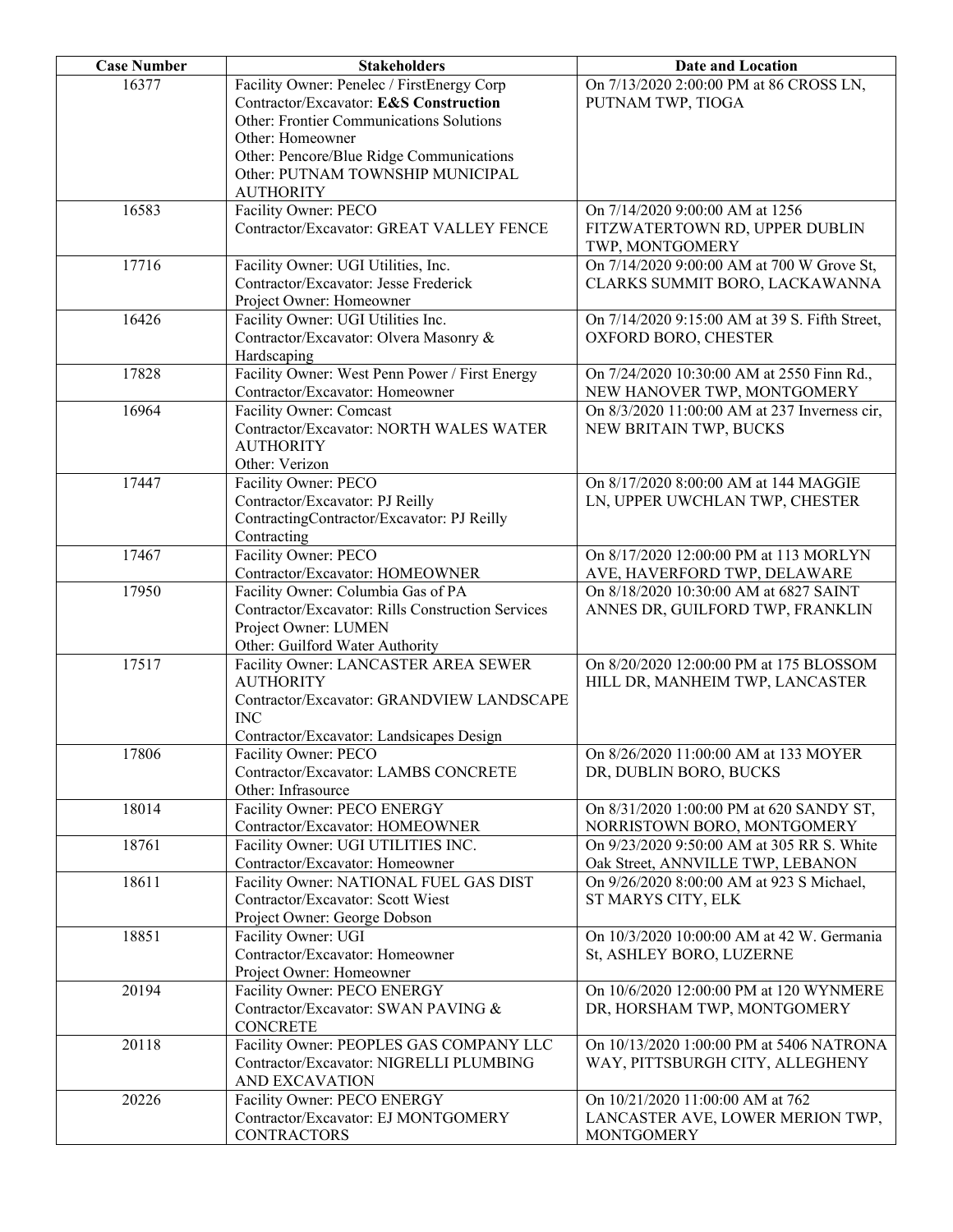| <b>Case Number</b> | <b>Stakeholders</b>                                 | Date and Location                        |
|--------------------|-----------------------------------------------------|------------------------------------------|
| 21242              | Facility Owner: PEOPLES GAS                         | On 11/25/2020 12:00:00 AM at 525         |
|                    | Contractor/Excavator: Pittsburgh City Department of | HAZELWOOD AVE, PITTSBURGH CITY,          |
|                    | Public Works                                        | <b>ALLEGHENY</b>                         |
|                    | Project Owner: Pittsburgh City Department of Public |                                          |
|                    | Works                                               |                                          |
| 21587              | Contractor/Excavator: Centerline Boring, Inc.       | On 1/20/2021 8:00:00 AM at I-79, SOUTH   |
|                    |                                                     | FAYETTE TWP, ALLEGHENY                   |
| 22678              | Facility Owner: UGI Utilities                       | On 3/4/2021 12:09:00 PM at 1542 Main St, |
|                    | Contractor/Excavator: Swift Fence                   | BLAKELY BORO, LACKAWANNA                 |
| 22911              | Facility Owner: MONROE ENERGY LLC                   | On 3/15/2021 7:00:00 AM at 1722 W        |
|                    | Contractor/Excavator: Philadelphia City Water       | ONTARIO ST, PHILADELPHIA CITY,           |
|                    | Depart.                                             | PHILADELPHIA                             |
|                    | Contractor/Excavator: QCI Excavating Inc.           |                                          |
|                    | Contractor/Excavator: Trouble Shooters Resources    |                                          |
|                    | LLC.                                                |                                          |
|                    | Project Owner: Homeowner                            |                                          |
| 22809              | Facility Owner: Borough of Freeland Municipal       | On 4/7/2021 7:00:00 PM at 1011 BIRKBECK  |
|                    | Authority                                           | ST, FREELAND BORO, LUZERNE               |
|                    | Other: All About Asphalt                            |                                          |

**Full Session** (parties in **bold** are disputing penalties)

| <b>Case Number</b> | <b>Stakeholders</b>                              | <b>Date and Location</b>                      |
|--------------------|--------------------------------------------------|-----------------------------------------------|
| 16010              | Facility Owner: PEOPLES GAS                      | On 6/3/2020 9:00:00 AM at 2351 wylie ave,     |
|                    | Other: PITTSBURGH WATER & SEWER                  | PITTSBURGH CITY, ALLEGHENY                    |
|                    | <b>AUTHORITY THE</b>                             |                                               |
| 18218              | Facility Owner: UGI Utilites                     | On 8/25/2020 7:29:00 AM at 304 MINNEQUA       |
|                    | Contractor/Excavator: CUZ EXCAVATING             | MAIN RD, CANTON TWP, BRADFORD                 |
| 18647              | Facility Owner: UGI UTILITIES INC.               | On 9/24/2020 10:37:00 AM at 6946 Brei Circle, |
|                    | Contractor/Excavator: Massey Landscape           | WEST HANOVER TWP, DAUPHIN                     |
| 16533              | Facility Owner: PECO                             | On 7/6/2020 10:00:00 AM at 102 BRIDLE         |
|                    | Contractor/Excavator: LOWER SOUTHAMPTON          | PATH LN, LOWER SOUTHAMPTON TWP,               |
|                    | <b>TOWNSHIP</b>                                  | <b>BUCKS</b>                                  |
|                    | Project Owner: LOWER SOUTHAMPTON                 |                                               |
|                    | <b>TOWNSHIP</b>                                  |                                               |
|                    | Other: Philadelphia Gas Works                    |                                               |
| 15796              | Facility Owner: COMCAST                          | On 6/23/2020 11:00:00 AM at 1037 Tee Line     |
|                    | Contractor/Excavator: ALL PHASE                  | Dr, HOPEWELL TWP, BEAVER                      |
|                    | <b>CONTRACTING SOLUTIONS</b>                     |                                               |
|                    | Project Owner: MARONDA HOMES                     |                                               |
|                    | Other: ALIQUIPPA MUNICIPAL WATER                 |                                               |
|                    | <b>AUTHORITY</b>                                 |                                               |
|                    | Other: CRESWELL HEIGHTS JOINT                    |                                               |
|                    | <b>AUTHORITY</b>                                 |                                               |
|                    | Other: Homeowner                                 |                                               |
| 22371              | Project Owner: Cresswell Heights Joint Authority | On 3/12/2021 10:00:00 AM at SR 151/ Gringo    |
|                    | Designer: KLH Engineers, Inc.                    | Rd Water Line Replacement, SOUTH              |
|                    | Other: NUCA PENNSYLVANIA                         | HEIGHTS BORO, BEAVER                          |
| 22060              | Facility Owner: PPL                              | On 2/10/2021 7:30:00 AM at 2031               |
|                    | Contractor/Excavator: DOLI Construction          | MOUNTAIN VIEW RD, LOWER SWATARA               |
|                    | Corporation                                      | TWP, DAUPHIN                                  |
|                    | Project Owner: Lower Swatara Township            |                                               |
|                    | Designer: HERBERT ROWLAND AND GRUBIC             |                                               |
|                    | INC (HRG INC)                                    |                                               |
|                    | Other: Frontier Communications                   |                                               |
|                    | Other: LOWER SWATARA MUNICIPAL                   |                                               |
|                    | <b>AUTHORITY</b>                                 |                                               |
|                    | Other: LOWER SWATARA TOWNSHIP                    |                                               |
|                    | Other: VERIZON                                   |                                               |